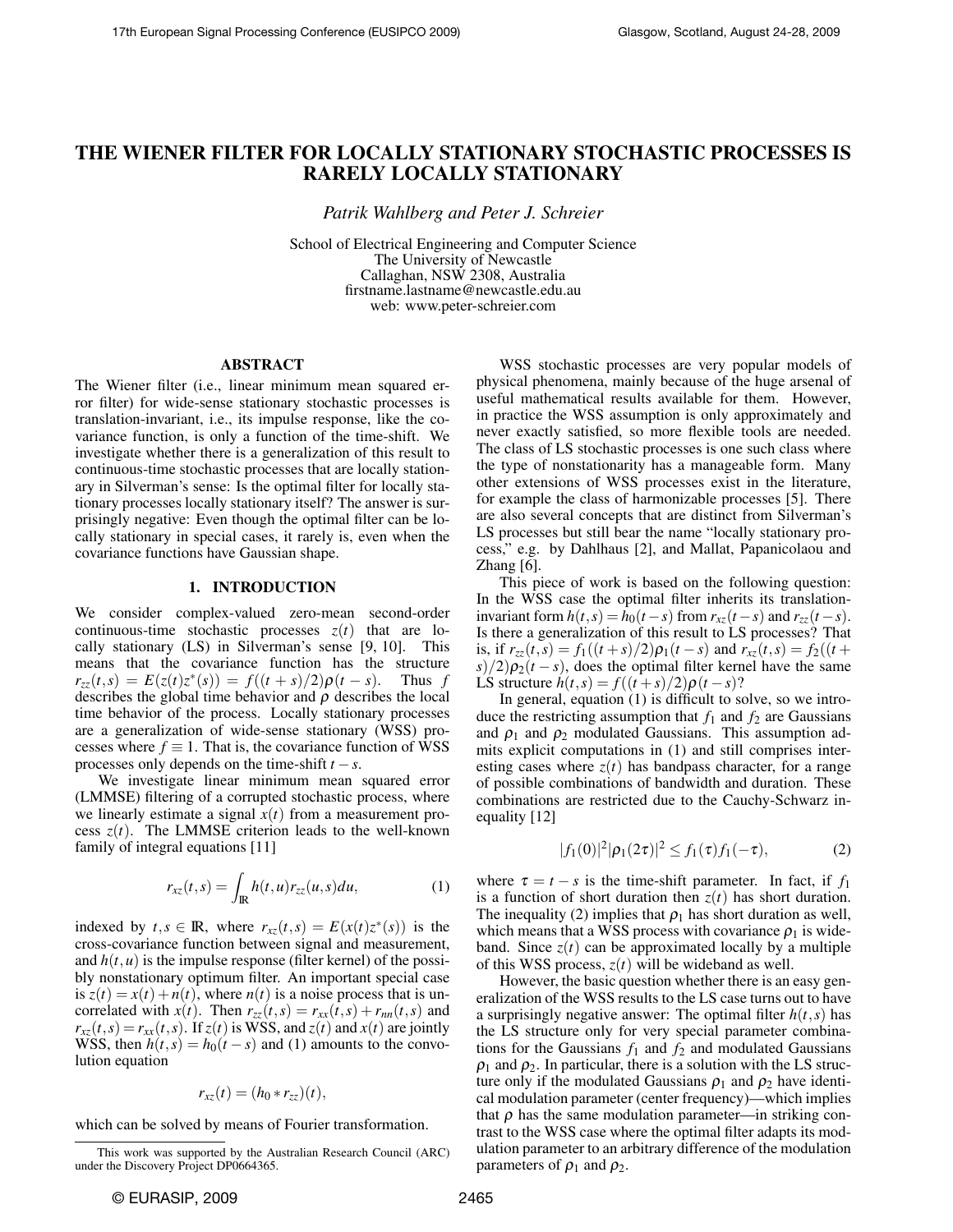For simplicity, we assume that  $z(t)$  and  $x(t)$  are jointly proper [7, 8] (which is also called circular or circularly symmetric), i.e.,

$$
E(z(t)z(s)) \equiv 0
$$
 and  $E(x(t)z(s)) \equiv 0$ .

If they are improper, then a natural problem is to extend our results to take into acccount the complementary covariance functions  $E(z(t)z(s))$  and  $E(x(t)z(s))$ . Then the optimum filter must include a conjugate-linear term in addition to the linear estimator.

The organization of the paper follows. First we introduce some notation and background in Section 2. Then we introduce LS processes in Section 3, and discuss the general LMMSE filtering problem in Section 4. We present our main result, the fact that LMMSE filtering of LS processes is rarely LS, in Section 5.

#### 2. PRELIMINARIES

The translation operator is denoted by

$$
(T_x f)(t) = f(t - x), \quad x \in \mathbb{R},
$$

the modulation operator by

$$
(M_{\xi}f)(t) = e^{2\pi j \xi t} f(t), \quad \xi \in \mathbb{R},
$$

and the dilation (or scaling) operator by

$$
(D_{\alpha}f)(t)=|\alpha|^{1/2}f(\alpha t), \quad \alpha \in \mathbb{R} \setminus 0.
$$

Gaussian functions are denoted

$$
g_a(x) = \exp(-2\pi ax^2), \quad x \in \mathbb{R}, \quad a \ge 0.
$$

A function  $f: \mathbb{R}^2 \mapsto \mathbb{C}$  is *nonnegative definite* [1],  $f \in$  $NND(\mathbb{R}^2)$ , if *f* is continuous and

$$
\sum_{j,k=1}^{n} f(t_j, t_k) z_j z_k^* \ge 0, \quad \{t_j\}_{j=1}^{n} \subset \mathbb{R}, \quad \{z_j\}_{j=1}^{n} \subset \mathbb{C}, \quad n > 0.
$$
\n(3)

A function  $f : \mathbb{R} \mapsto \mathbb{C}$  of one real variable is nonnegative definite, denoted  $f \in NND(\mathbb{R})$ , if  $f_0 \in NND(\mathbb{R}^2)$  where  $f_0(t,s) = f(t-s)$ . We have

$$
|f(x)| \le f(0), \quad x \in \mathbb{R}, \quad f \in \text{NND}(\mathbb{R}). \tag{4}
$$

A function  $f$  is  $NND(\mathbb{R}^2)$  if and only if it is the covariance function of a mean-square continuous stochastic process [5]. The following lemma is well known [5] and will be needed in Section 5.

**Lemma 1** If 
$$
f, g \in \text{NND}(\mathbb{R}^2)
$$
 then  $f \cdot g \in \text{NND}(\mathbb{R}^2)$ .

## 3. LOCALLY STATIONARY PROCESSES

Definition 2 *A* locally stationary (LS) process *[9, 10] is a complex-valued stochastic process z*(*t*) *whose covariance function rzz has the form*

$$
r_{zz}(t,s) = f\left(\frac{t+s}{2}\right)\rho(t-s).
$$
 (5)

We normalize  $\rho(0) = 1$  without loss of generality. With the tensor product notation  $(f \otimes g)(t,s) = f(t)g(s)$  and the isometric (but not orthogonal) coordinate transformation on  $\mathbb{R}^2$ 

$$
\kappa(x,y) = (x+y/2, x-y/2)
$$

$$
\kappa^{-1}(x,y) = \left(\frac{x+y}{2}, x-y\right),
$$

we may write (5) shorter as

$$
r_{zz} = (f \otimes \rho) \circ \kappa^{-1}.
$$
 (6)

Note that  $f(t) = E|z(t)|^2 \ge 0$  for all *t*. Continuity of *f* and ρ is equivalent to mean-square continuity of the process *z* [5]. When *f* is constant, we recover WSS processes as a special case of LS processes. Another extreme is  $\rho = \delta_0$ , where  $\delta_0$  denotes the Dirac delta distribution, which allows any nonnegative function as  $f$  and then  $r_{zz}$  is the covariance of time-variable white noise. The fact that  $f(t)$  describes the signal power  $E|z(t)|^2$  justifies the name *global* time variable for *t* in the reformulation of (5)

$$
r_{zz}(t+\tau/2,t-\tau/2)=f(t)\rho(\tau). \qquad (7)
$$

If the global time variable is frozen at  $t = t_0$  then  $f(t_0)\rho(\tau)$  is the covariance function of a WSS process that approximates  $z(t)$  around  $t = t_0$  [12], which justifies the term *local* time variable for the time shift  $\tau$  [4].

Suppose that the LS process  $z(t)$  is *harmonizable* [5], which means that the covariance function has the Fourier representation

$$
r_{zz}(t,s) = \iint_{\mathbb{R}^2} e^{2\pi j(t\xi - s\eta)} m_{zz}(d\xi, d\eta),
$$

where  $m_{zz}$  is the spectral covariance function of two frequency variables. Then it can be shown that

$$
m_{zz}=(\mathscr{F}\rho\otimes\mathscr{F}f)\circ\kappa^{-1},
$$

where  $\mathscr F$  denotes Fourier transformation [9, 12]. Thus  $m_{77}$ has the same structure as  $r_{zz}$ , and a comparison with (6) reveals that  $m_{zz}$  is built from the Fourier transforms of the components  $f, \rho$  of  $r_{zz}$ , with an interchange of roles. This means that the global time variable corresponds to the local frequency variable, and the local time variable corresponds to the global frequency variable. Moreover, we obtain a timefrequency description of LS processes. In fact, the Wigner– Ville spectrum [3], defined by

$$
W(t,\xi) = \int_{\mathbb{R}} r_{zz}(t+\tau/2,t-\tau/2)e^{-2\pi j\tau\xi}d\tau,
$$

is then separable (rank-one), or more precisely,  $W(t, \xi)$  =  $f(t)(\mathscr{F}\rho)(\xi)$ .

#### 4. OPTIMAL NONCAUSAL FILTERING

Suppose that  $z(t)$  is a stochastic process that is a measurement of a corrupted signal  $x(t)$ . An estimator of  $x(t)$  from  $z(t)$  using a linear filter defined by a kernel *h* is given by

$$
\widehat{x}(t) = \int_{\mathbb{R}} h(t,s)z(s)ds.
$$
 (8)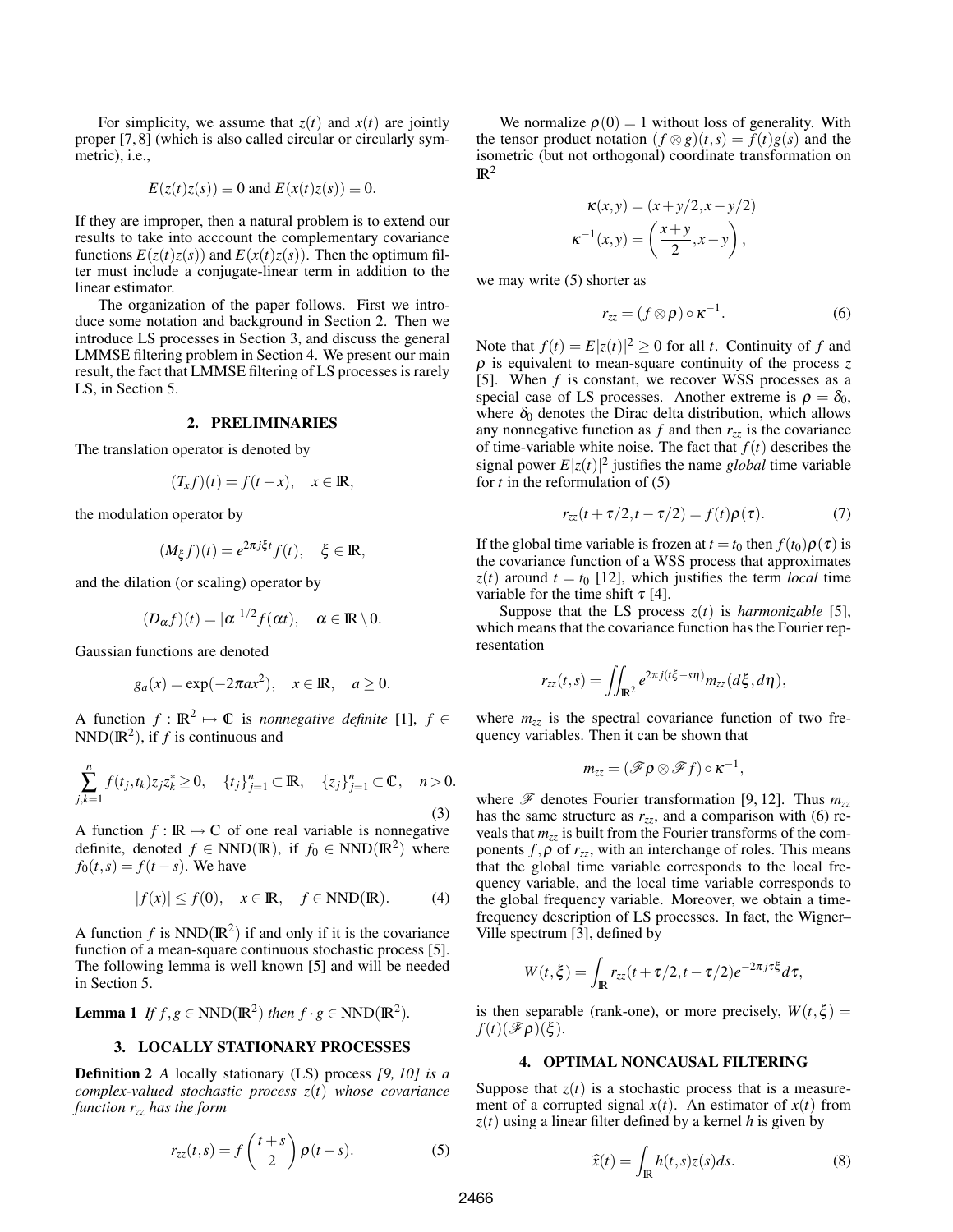The optimum filter problem [11, 14, 15] consists of finding a filter kernel *h* that minimizes the MSE  $E|\hat{x}(t) - x(t)|^2$  for each  $t \in \mathbb{R}$ . We do *not* impose that the filter kernel (timeeach  $t \in \mathbb{R}$ . We do *not* impose that the filter kernel (timevarying impulse response)  $h(t, s)$  be causal, where causality means that  $h(t, s) = 0$  for  $t < s$ . We make the following assumptions:

(i) 
$$
h \in L^2(\mathbb{R}^2);
$$
  
\n(ii)  $\int_{\mathbb{R}} r_{zz}(s, s) ds < \infty;$  (9)  
\n(iii)  $z(t)$  is mean square continuous.

Then  $E|\hat{x}(t) - x(t)|^2$  is minimized for all  $t \in \mathbb{R}$  if and only if the family of integral equations the family of integral equations

$$
r_{xz}(t,s) = \int_{\mathbb{R}} h(t,u)r_{zz}(u,s)du, \quad \text{a.e. } t,s \in \mathbb{R}, \qquad (10)
$$

is satisfied [11,14]. Here  $r_{xz}(t,s) = E(x(t)z^*(s))$  is the crosscovariance function between *x* and *z*.

If *z* is WSS and *x* and *z* are jointly WSS then the estimator (8) is replaced by

$$
\widehat{x}(t) = \int_{\mathbb{R}} h(t-s)z(s)ds = (h * z)(t)
$$
 (11)

where now the filter kernel *h* is defined on IR. Under the assumptions (9), where (i) is modified as  $h \in L^2(\mathbb{R})$ , (10) simplifies to the convolution equation

$$
r_{xz}(t) = (h * r_{zz})(t), \quad t \in \mathbb{R}.
$$

If we assume that  $r_{xz} \in L^2(\mathbb{R})$  and that there exist  $a, b > 0$ such that  $0 < a \leq \mathscr{F}r_{zz}(\xi) \leq b < \infty$  when  $\xi \in \text{supp}(\mathscr{F}r_{xz})$ , then the equation may be solved by Fourier transformation  $\mathscr{F}$ , which yields

$$
\mathscr{F}h(\xi)=\frac{\mathscr{F}r_{xz}(\xi)}{\mathscr{F}r_{zz}(\xi)}\in L^2(\mathbb{R}).
$$

This filter is commonly called the Wiener filter, even though Wiener's original work [15] concerns the problem when *h* is causal, i.e.,  $h(t) = 0$  for  $t < 0$ .

## 5. THE WIENER FILTER FOR LS PROCESSES IS RARELY LS

In the WSS case the optimal filter kernel *h* has the same structure as the covariance functions: It depends on the difference of the arguments only. It is natural to pose the question if the Wiener filter for LS processes also has the LS kernel structure. That is, we solve the family of integral equations (10) when  $r_{xz}$  and  $r_{zz}$  have the LS structure, and we ask whether there exist  $f, \rho, g, \gamma, h, \lambda$  such that

$$
(\mathit{h}\otimes\lambda)\circ\kappa^{-1}\in NND(\mathbb{R}^2)
$$

(to guarantee that  $r_{77}$  is a covariance function) and

$$
f((t+s)/2)\rho(t-s)
$$
  
= 
$$
\int_{\mathbb{R}} g((t+u)/2)\gamma(t-u)h((u+s)/2)\lambda(u-s)du, t, s \in \mathbb{R}.
$$
 (12)

The equation (12) is invariant under the operations

\n- (i) Translation
\n- $$
(f, g, h) \longmapsto (T_a f, T_a g, T_a h)
$$
 for  $a \in \mathbb{R}$ ;
\n- (ii) Modulation
\n

$$
\begin{aligned} (\rho, \gamma, \lambda) &\longmapsto (M_a \rho, M_a \gamma, M_a \lambda) \quad \text{for} \quad a \in \mathbb{R};\\ (\text{iii}) \quad &\text{Dilation} \\ (f, g, h, \rho, \gamma, \lambda) &\longmapsto (D_a f, D_a g, D_a h, D_a \rho, D_a \gamma, D_a \lambda) \\ \text{for} \quad &a > 0. \end{aligned}
$$

(13)

It seems difficult to find solutions to (12) without further assumptions. Therefore we simplify the problem to the tractable case when all functions  $f, \rho, g, \gamma, h, \lambda$  are Gaussians, and  $\rho$ ,  $\gamma$ ,  $\lambda$  are possibly modulated. Equation (12) holds when the parameters of the Gaussians fit together as described in the following result. Due to the invariances (13) (i)–(iii) we may restrict our attention to the case when  $\lambda$  is not modulated and has a convenient dilation factor, and *h* is centered at the origin.

#### Proposition 3 *Suppose*

$$
r_{xz}(t,s) = \int_{\mathbb{R}} g_b \otimes M_{\alpha} g_{c/4} \circ \kappa^{-1}(t,u) g_a \otimes g_{1/4} \circ \kappa^{-1}(u,s) du,
$$
\n(14)

*where t*,  $s \in \mathbb{R}$ *,*  $g_a(x) = e^{-2\pi ax^2}$ ,  $0 \le a \le 1$ *, b, c*  $\ge 0$ *,*  $\alpha \in \mathbb{R}$ *and*  $C > 0$  *is a constant. Then there exist d,e*  $\geq 0$  *and*  $\beta \in \mathbb{R}$ *such that*

$$
r_{xz}(t,s) = Cg_{4d} \otimes M_{\beta}g_e \circ \kappa^{-1}(t,s), \quad C > 0, \tag{15}
$$

*if and only if either of the following two conditions is satisfied.*

(i) WSS case:  
\n
$$
a = b = d = 0, \quad 0 \le e < 1/4,
$$
  
\n $c = 4e/(1-4e), \quad \beta \in \mathbb{R}, \quad and$   
\n $\alpha = \beta/(1-4e).$  (16)

(ii) LS case:  
\n
$$
\alpha = \beta = 0, \quad b > 0, \quad c = a/b, \quad and
$$
\n
$$
d = \frac{2a + b + a^2/b}{4(1 + a + b + a/b)}
$$
\n
$$
e = \frac{2a + ab + a/b}{4(1 + a + b + a/b)}.
$$
\n(17)

*Proof:* We have

$$
r_{zz}(u,s) = g_a \left(\frac{u+s}{2}\right) g_{1/4}(u-s)
$$
  
=  $\exp\left(-2\pi \left[\frac{a}{2}(u^2+s^2) + \frac{1-a}{4}(u-s)^2\right]\right)$   
=  $\exp\left(-\pi a(u^2+s^2)\right) \exp\left(-\pi (1-a)(u-s)^2/2\right)$   
 $\in \text{NND}(\mathbb{R}^2)$ 

if and only if  $a \leq 1$ . This statement follows from the observation

$$
\exp(-\pi a(u^2+s^2)) \in NND(\mathbb{R}^2),
$$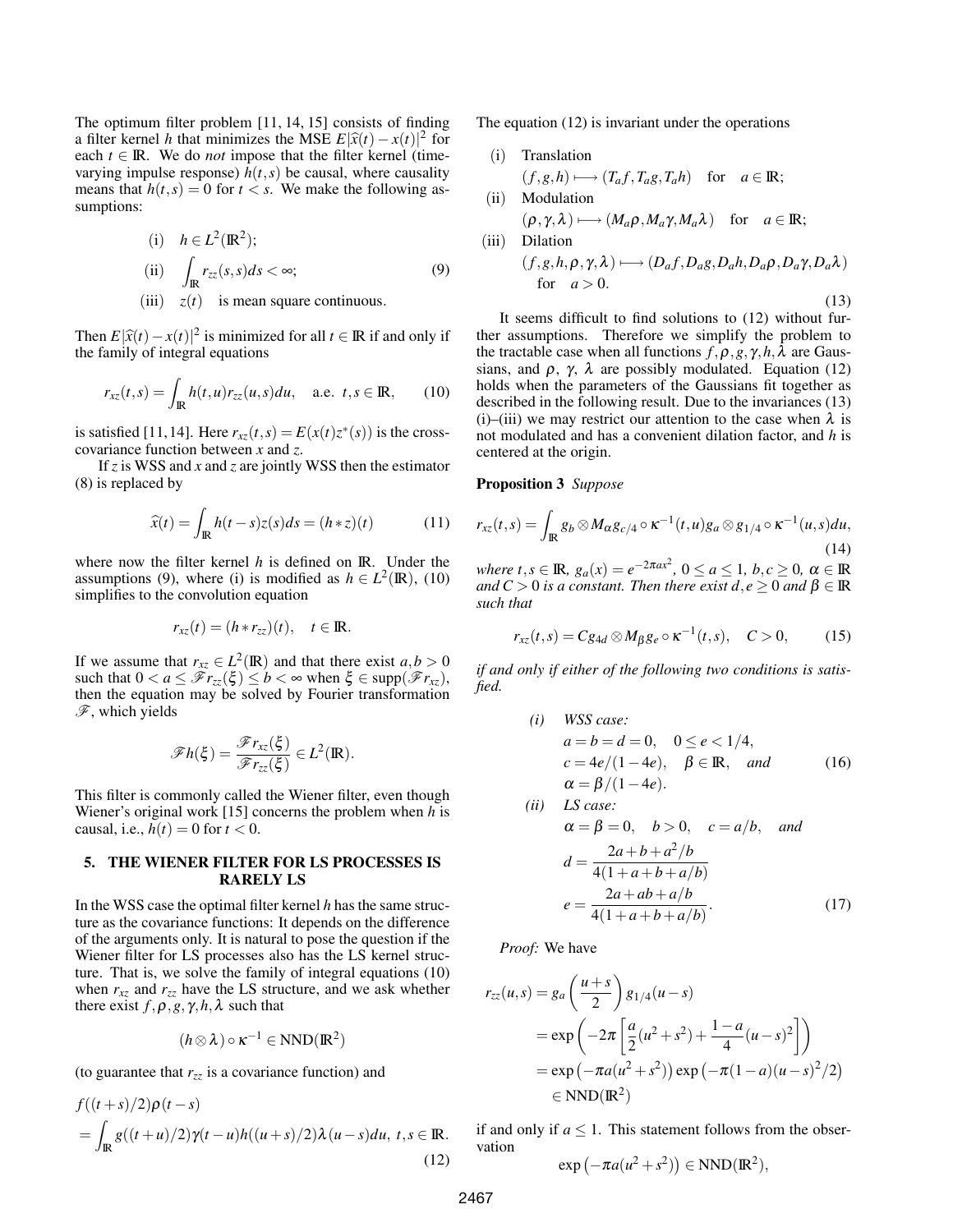Lemma 1, and the fact that  $g_p \in NND(\mathbb{R})$  if and only if  $p \geq$ 0, since otherwise (4) is violated. The assumption  $0 \le a \le 1$ is thus justified. The expression (15) is

$$
C \exp(-2\pi[(d+e)(t^2+s^2)+2(d-e)ts+j\beta(s-t)]
$$
. (18)

Some calculations transform the right hand side of (12) into

$$
C' \exp \left\{-2\pi \left[\frac{t^2}{4}\left(b+c-\frac{(b-c)^2}{D}\right) + \frac{s^2}{4}\left(1+a-\frac{(1-a)^2}{D}\right)\right]\right\}
$$
  
 
$$
\times \exp \left\{-2\pi \left[\frac{ts}{2D}(b-c)(1-a) + j\frac{\alpha}{D}(s(1-a)-t(b-c+D))\right]\right\},\right\}
$$
(19)

where  $C' > 0$  and  $D = 1 + a + b + c$ . If we compare with (18) and force equality, then either  $\alpha = \beta = 0$  or  $1 - a = b - c + D$ , which is equivalent to  $b = -a$ .

In the case  $b = -a$  we have  $a = b = 0$ , and comparison of (19) and (18) yields

$$
d+e = \frac{c}{4(1+c)}
$$

$$
d-e = -\frac{c}{4(1+c)},
$$

i.e.  $d = 0$  and  $e = c/(4(1+c))$ , and  $\beta = \alpha/(1+c)$ . Thus we have case (i).

If  $b \neq -a$  then  $\alpha = \beta = 0$ . Again by comparison of (19) and (18), we obtain

$$
4(d+e) = b + c - (b - c)2/D
$$
  
= 1 + a - (1 - a)<sup>2</sup>/D (20)

which implies  $a = bc$ , and

$$
4(d-e) = (b-c)(1-a)/D.
$$
 (21)

The result (ii) follows as the solution to (20) and (21).  $\Box$ 

We draw the following conclusions from this result. If  $a = b = d = 0$  then (14) is a convolution equation for the optimal filter for WSS processes. If *e* in the range  $0 \le e$ 1/4 and β ∈ IR are given, then  $c = 4e/(1-4e)$  and  $α =$  $\beta/(1-4e)$  solves the equation. The solution is a modulated Gaussian.

If  $a > 0$  then  $\beta = \alpha = 0$  must hold, and for given  $d, e > 0$ there exists a solution

$$
h = g_b \otimes g_{a/(4b)} \circ \kappa^{-1}
$$

if and only if there exists  $b > 0$  such that (17) holds. Alternatively stated, *h* of LS type exists if and only if there exists a common positive solution  $b = x$  to the system of polynomial equations

$$
\begin{cases} (1-4d)x^2 + 2x(a-2d(1+a)) + a(a-4d) = 0\\ (a-4e)x^2 + 2x(a-2e(1+a)) + a(1-4e) = 0. \end{cases}
$$

If  $a = b = 1/n$ , then  $c = 1$ ,  $d = 1/(2(n+1)) \rightarrow 0$  as  $n \rightarrow \infty$ and

$$
e = \frac{2n+1+n^2}{4(2n+2n^2)} \longrightarrow \frac{1}{8} \text{ as } n \longrightarrow \infty
$$

so

$$
\lim_{n \to \infty} \frac{4e}{1 - 4e} = c
$$

and we get case (i) asymptotically.

It is rather surprising that there are so few solutions in the case  $a, d, e > 0$ , even in the tractable case when all functions are Gaussians. For a solution to exist, the given parameters  $a, d, e > 0$  must be related in a special way, in the sense that there exists  $b > 0$  such that (17) holds. In particular, there are only "modulation-free" ( $\alpha = \beta = 0$ ) solutions. It seems to be an unusual coincidence that an optimal filter kernel *h* has the LS structure when  $r_{zz}$  and  $r_{xz}$  have the LS structure.

**Remark 4** *If*  $a = 1$  *in Proposition 3 then*  $c = 1/b$  *and*  $d =$  $e = 1/4$ *. This means that if*  $r_{zz} = r_{xz} = g_1 \otimes g_{1/4} \circ \kappa^{-1}$ *, then the filter kernel h* =  $C_b g_b \otimes g_{b^{-1}/4} \circ \kappa^{-1}$  *solves* (14) *for any*  $b > 0$ , where  $C_b$  *is a constant that depends on b.* 

## 6. CONCLUSIONS

Locally stationary processes are a generalization of WSS processes where the covariance function allows a factorization into two factors, where one controls the global time behavior and the other the local time behavior. In this paper, we have studied Wiener (LMMSE) filters for LS processes. Because LS processes are more difficult to handle than WSS processes, we had to restrict our analysis to covariance and cross-covariance functions parameterized by Gaussians to reach closed-form solutions. Our main finding is that the filter kernel rarely inherits the LS structure from the covariance functions. This is a surprisingly negative result. However, if we relax the requirement that the filter kernel have the LS structure, then it is possible to find exact solutions for the filter kernel as series expansions involving Hermite functions in certain cases. This is explored in the journal version [13] of this paper.

### REFERENCES

- [1] C. Berg, J. P. R. Christensen, and P. Ressel. *Harmonic Analysis on Semigroups*. Springer-Verlag, 1984.
- [2] R. Dahlhaus. Fitting time series models to nonstationary processes. *Ann. Statist.*, 25:1–37, 1997.
- [3] P. Flandrin. *Time-Frequency/Time-Scale Analysis*. Academic Press, 1999.
- [4] A. Hanssen and L. L. Scharf. A theory of polyspectra for nonstationary stochastic processes. *IEEE Trans. Signal Process.*, 51(5):1243–52, 2003.
- [5] M. Loève. *Probability Theory*. Van Nostrand, 1963.
- [6] S. G. Mallat, G. Papanicolaou, and Z. Zhang. Adaptive covariance estimation of locally stationary processes. *Ann. Statist.*, 26(1):1–47, 1998.
- [7] F. D. Neeser and J. L. Massey. Proper complex random processes with applications to information theory. *IEEE Trans. Inform. Theory*, 39(4):1293–1302, 1993.
- [8] P. J. Schreier and L. L. Scharf. Second-order analysis of improper complex random vectors and processes. *IEEE Trans. Signal Process.*, 51(3):714–25, 2003.
- [9] R. A. Silverman. Locally stationary random processes. *IRE Trans. Inf. Theory*, 3:182–187, 1957.